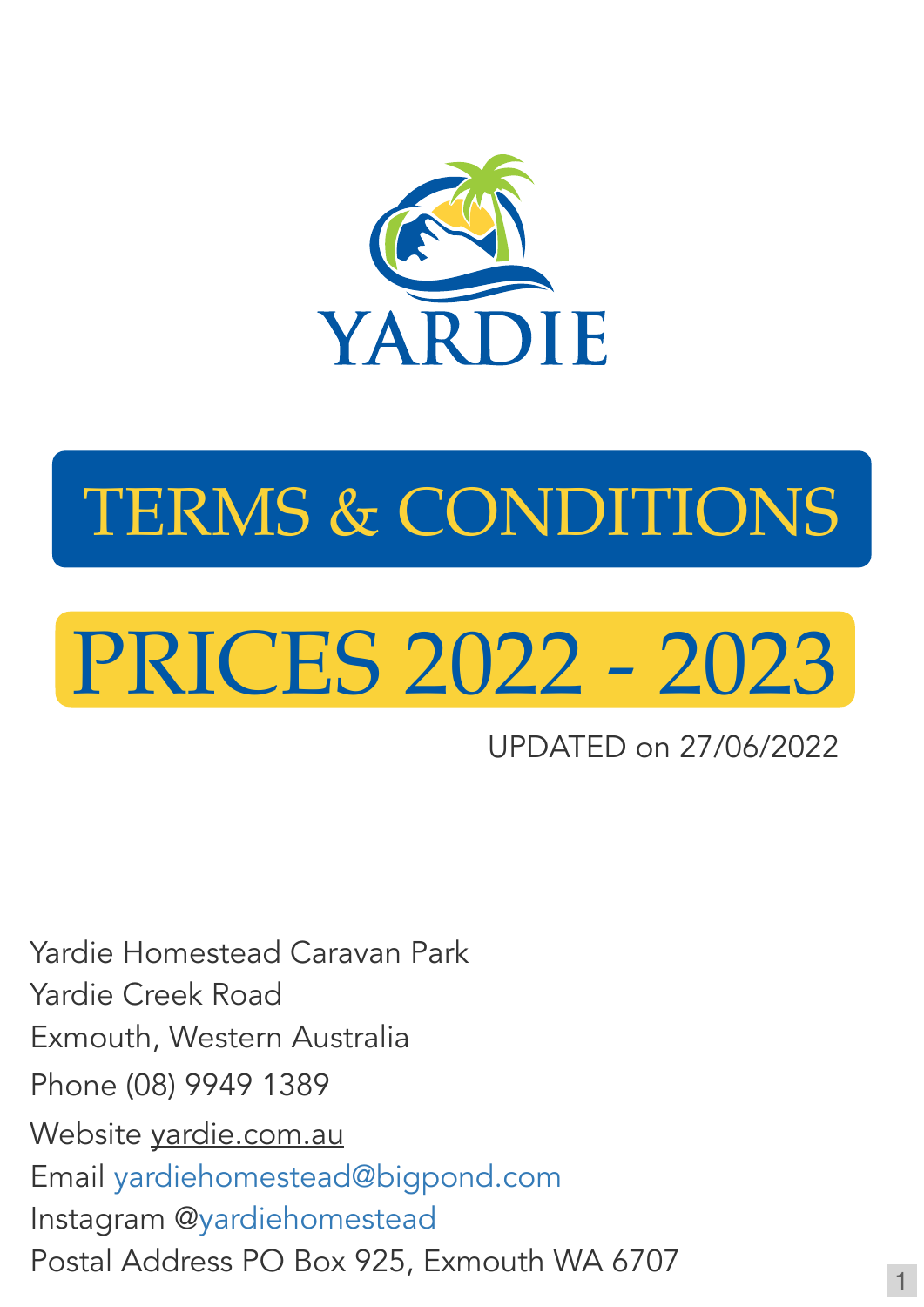2

| Table of contents |                             |  |  |  |  |
|-------------------|-----------------------------|--|--|--|--|
|                   | Page Contents               |  |  |  |  |
|                   | Contact details             |  |  |  |  |
|                   | Facilities and Ground rules |  |  |  |  |
|                   | Accomodation Features       |  |  |  |  |



4

Accomodation Bond Camping Features Camping Legislation

## 5 & 6 Terms and Conditions 2022 & 2023

7 Prices for bookings taking place in 2022 & 2023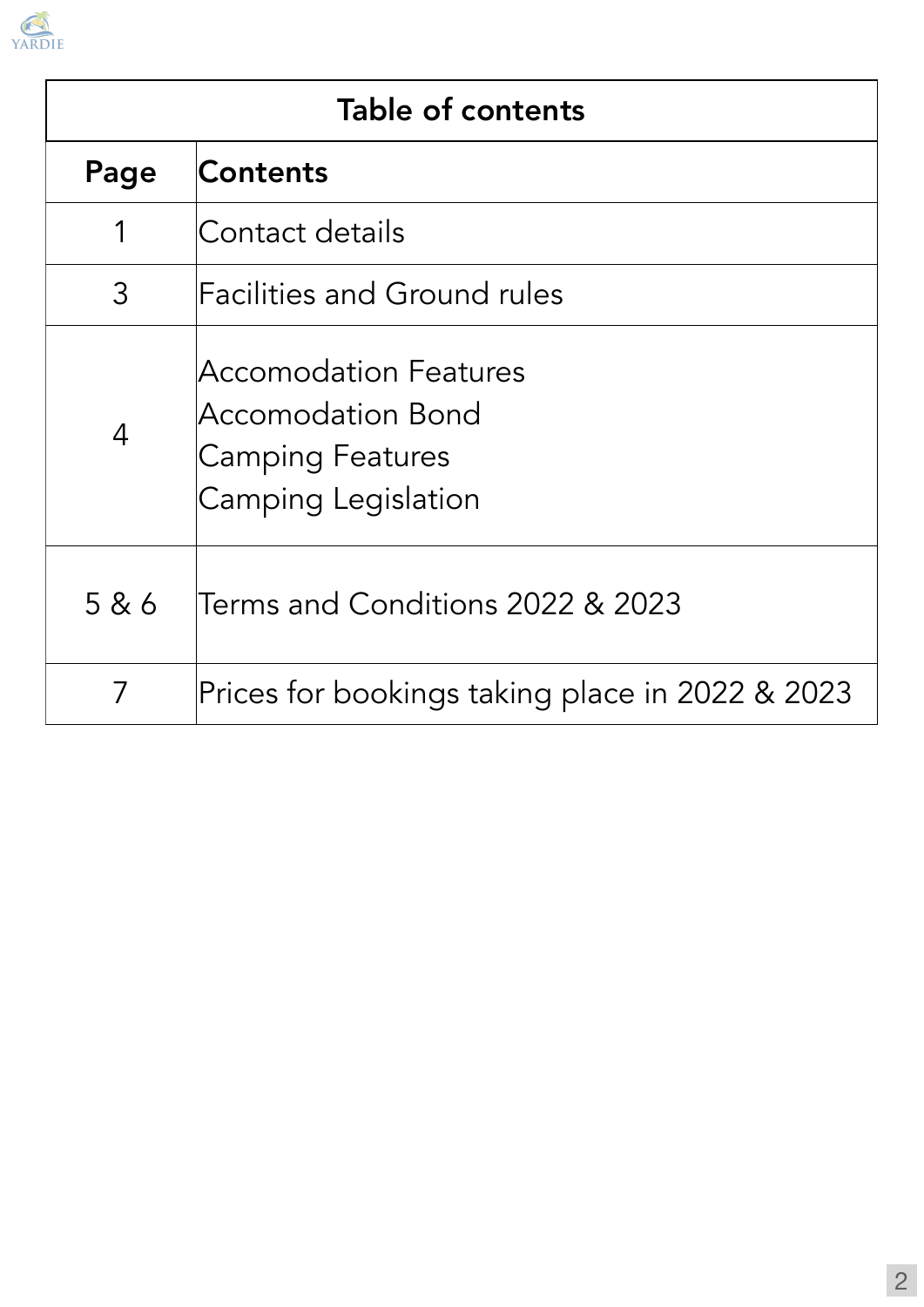

## FACILITIES & GROUND RULES

#### Power restrictions

Please note that we are off grid and generate our own power using a hybrid power station.

Power can run your lights, fans, fridges and low energy consumption items.

The use of Air Conditioners, hot water systems and any electrical item with a heating element is not permitted. Please do not hesitate to contact us for more information. The use of generators is not authorised, under any circumstances.

#### Water supply

All fresh water supplied to the caravan park is produced by reverse-osmosis desalination. This makes it a precious, shared resource. Please be mindful of that while taking a shower or doing your dishes. You are more than welcome to fill up your tanks. Please disconnect from the taps once tanks are filled up.

#### Quiet time

Quiet time all around the park is between 10.00pm and 8.00am. Even outside of the quiet time, all guests are expected to behave in an appropriate manner and to not cause excessive noise or light pollution. You are welcome to have visitors between 8.00am and 8.00pm, they must park at the front parking area and register at the office.

To make your stay as easy as possible, talk to our friendly office staff for all your tour bookings and maybe a hot tip on where the fish are biting!

#### Driving responsibly

Yardie is a family holiday destination, please maintain a maximum speed of 8km/h while on the property.

#### Camp fires

Due to government restrictions, camp fires at Yardie are to be organised and supervised by staff, in the designated fire area only. No exceptions.

Ask our friendly office staff and we will arrange the next one with you.

#### Evacuation measures

Fire regulations state that all RVs are to be parked on the site in a way that allows the fastest emergency evacuation. This means that drawbars have be facing the road and easily accessible to connect.

#### Pet friendly

Yardie is pet friendly. You are more than welcome to bring your best friend along ! Please make sure you have them on a lead at all times and clean up after them. Pets are strictly not allowed in all park amenities (shower blocks, camp kitchens, pool area, etc.) As for accomodation, pets are allowed only in Holiday Shacks on the verandah, not inside.

#### Facilities & Practical information

#### Mobile reception

Telstra is the only carrier that provides reception at our park. We advise our guests to buy a Telstra sim card before getting here if they wish to stay connected during their stay.

#### Signal boosters

The use of signal boosters is illegal in WA and strictly forbidden on Yardie grounds.

#### Convenience store

Our office has a little convenience store with grocery essentials, ice, bait and ice-creams. Fuel, gas refills SWAP N GO and Eftpos are available, there is one public phone box on site. Snorkelling equipment is available for hire.

#### Infrastructures

Yardie Homestead Caravan Park has a tropical swimming pool, a boat cleaning station, a fish cleaning station, a playground, 3 spacious ablution blocks, a designated dump point, laundry facilities, a tennis court, 2 barbecue area/camp kitchens, TV area and a seasonal restaurant for coffee and meals.



#### Yardie Homestead Caravan Park is located 4km North from Tantabiddi Boat Ramp.



#### If you wish to use our Air strip, please contact us at least 3 weeks before your arrival date.

Under the authority of the -Caravan Parks and Campgrounds act-1997

3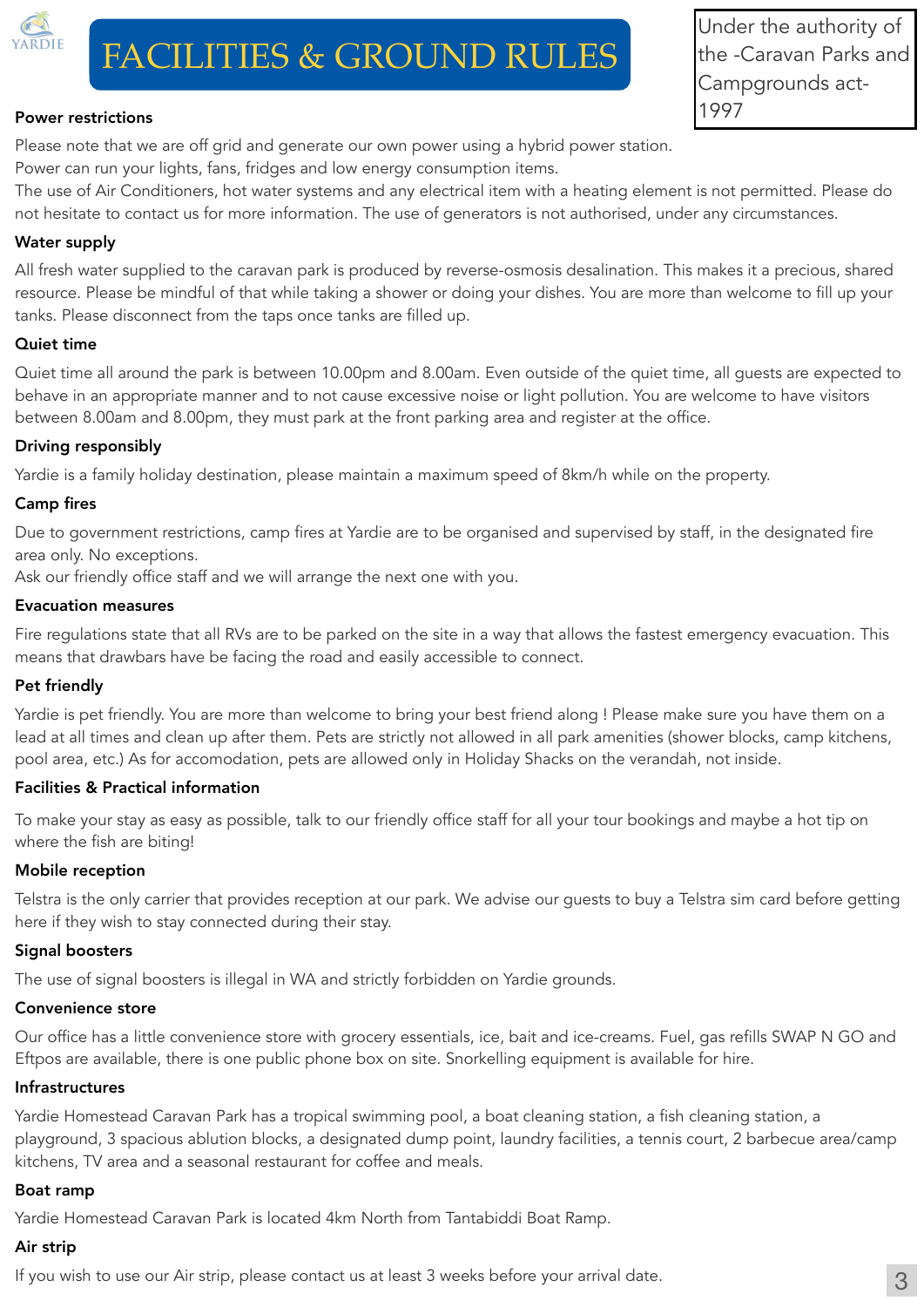## CAMPING FEATURES



## ACCOMODATION FEATURES

#### **Chalets**

#### Shearer's Quarters

For bigger crews, Yardie Homestead Caravan Park's shearer's quarters offer a nice rustic holiday experience.

Ideal for ocean lovers, the shearers quarters are fronted by large grass lawns and have ample boat parking available. Please note they do not have their own bathrooms. 2 Park ablution blocks are located mere metres away.

#### Shearers Quarters A & B

1 double queen size bed 6 single beds as 3 sets of bunks

We have 3 self contained air-conditioned chalets with large verandahs, outdoor dining area, day beds, barbecue, television, kitchen and bathroom.

Maximum 8 people

#### Shearers Quarters C

1 double size bed 8 single beds as 4 sets of bunks Maximum 10 people

We have 6 self contained air-conditioned cabins, also called Holiday Shacks.

> Linen provided, remember to bring your own towels NO DOGS ALLOWED

#### **Items**

We have 2 portable cots for guests use. Please specify it while booking and bring your own linen for them.

If you break anything, please come and tell us as soon as possible.

- 1 bedroom with 1 double bed
- 1 bedroom with 2 single beds as a bunk

If there are any damages and you have left without notifying us, a \$100 bond will be charged. If the cost of repair is over that amount, your card will be debited the relevant amount, and you will be notified in writing.

Linen and towels are provided

- Maximum 4 people
- NO DOGS ALLOWED

#### Holiday Shacks

Cabins have big verandahs, outdoor dining area, kitchen, bathroom, television and your own barbecue. All have an ensuite, some inside, some as an outside room.

#### Cabin 1 to 4 – 2 BEDROOMS

1 bedroom with 1 double bed

1 bedroom with 2 single beds as a bunk and 1 single bed Maximum 5 people

#### Cabins 5 & 6 – 3 BEDROOMS

1 bedroom with 1 double bed

1 bedroom with 2 single beds as a bunk

1 bedroom with 2 king singles that can make 1 king Maximum 6 people

Linen provided, remember to bring your own towels DOGS ALLOWED ON VERANDAH ONLY

#### Accomodation Bond

Management reserves the right to charge an additional bond for cleaning of rooms should our standard housekeeping allocation not be sufficient to manage the state of the room on departure. Charges will be taken according to cleaning time.

4

#### Tent Ground on Grass

Occupants limit: 4 adults or 2 adults + 4 children Setup maximum size is 5m X 5m No wheels policy = no vehicles on the grass

#### Caravan site

1 x drinking water tap and 1 x bore water tap shared with next door site 1 x power point 240 V - Please check our power limitations From 6m x 7m - Please tell us about your setup size upon booking Powered Camping site

1 x drinking water tap and 1 x bore water tap shared with next door site 1 x power point 240 V - Please check our power limitations

#### From 6m x 5m - Please tell us about your setup size upon booking

No caravans allowed on camping sites.

Unpowered Camping site

From 6m x 5m - Please tell us about your setup size upon booking

No caravans allowed on camping sites.

#### Caravan & Camping sites

Maximum 1 RV per site.

An RV or Recreational Vehicle is any kind of vehicle that is being slept in or slept on.

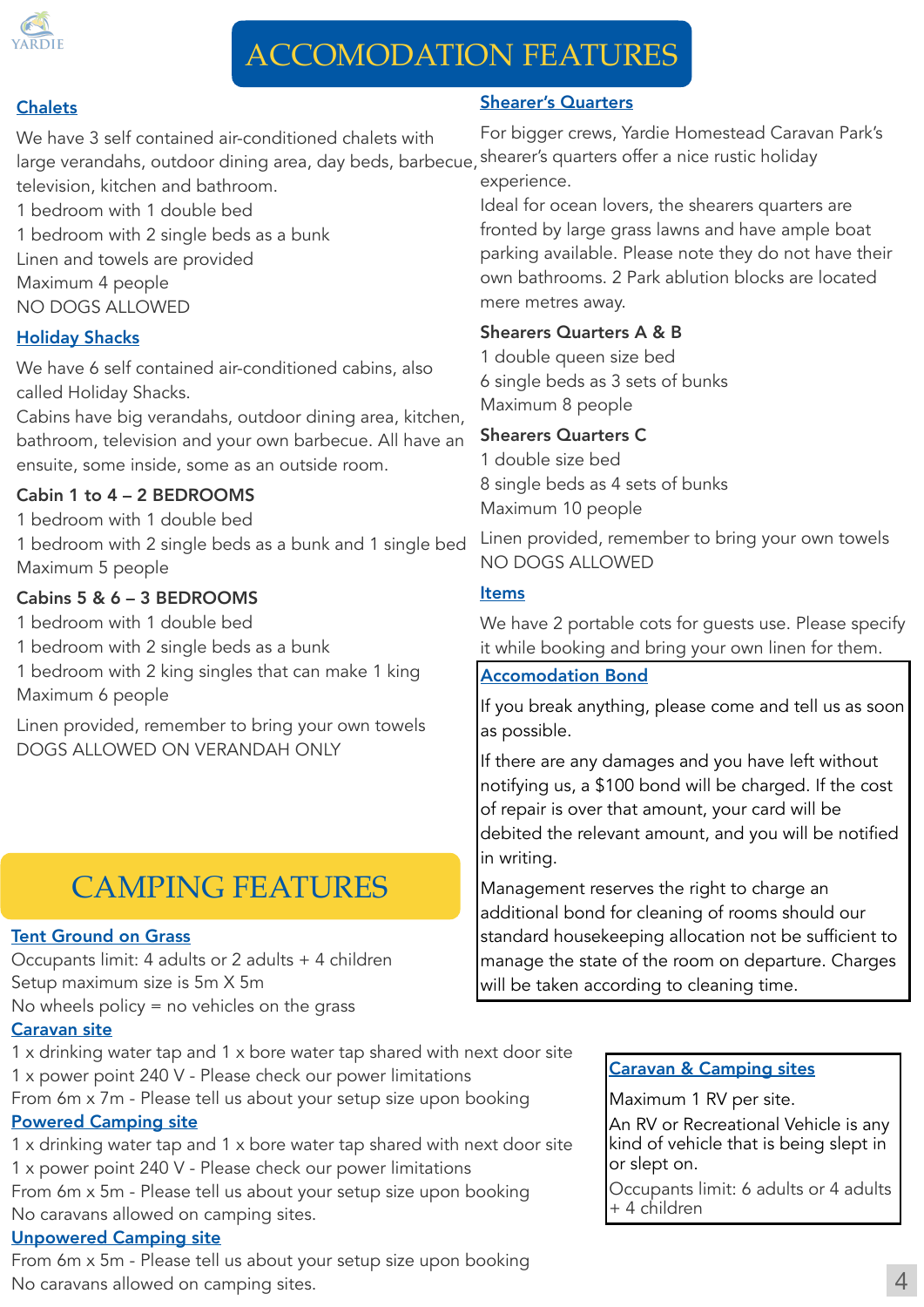We thank you for considering making a booking at Yardie Homestead Caravan Park (referred to below as YHCP).

Before confirming your booking, you must read, understand and accept the following terms:

#### Bookings and payment

1) You can book accomodation, caravan and camping sites, at Yardie either online, on the phone, by email, or in person at YHCP's reception.

- 2) When you make a booking, you will be required to pay the full amount of the booking value as the Deposit.
- 3) Once you pay for your booking, you will be deemed to have accepted these Terms.
- 4) Once we have received the full deposit payment for your booking, your booking is considered confirmed. This confirmation creates an agreement between you and us.

### Changing your booking

- 5) If you need to amend your booking for any reason, you must obtain Yardie's office managers consent to do so.
- 6) We will do our best, but we might no be able to grant your request to change your booking for any reason whatsoever (availability, legal number of occupants limit, type of camping, etc.).
- 7) If we manage to change your booking, the total cost of your booking may change as the quoted rates might differ.
- 8) Our "Pay 6 Stay 7" discount will be given only for 7 consecutive days on the same site for the same occupants.

#### Transferring your booking

9) For safety reasons, it is mandatory we know who is staying at YHCP at any given time. For this reason, your booking is provided to you in your personal capacity and cannot be transferred, resold, or otherwise changed into the name of another person.

#### Cancelling your booking

- 10)YHCP management understands that, for whatever reason, you might need to cancel your booking. 11) If you cancel your booking, then the following cancellation policy applies: 12) If you cancel in writing by email to [yardiehomestead@bigpond.com](mailto:yardiehomestead@bigpond.com) more than 35 days prior to the booking arrival date, you will be eligible to a refund on your deposit. Cancellation fees will be subtracted from the deposit amount and kept by YHCP. The cancellation fee for a Caravan and/or camping site is \$50. For accomodation the cancellation fee in \$100.
- 13) If you cancel your booking after the '35 days prior to booking arrival date' period, you forfeit all monies and will not be entitled to any refund.

#### 14) If you are a NO SHOW your booking will be cancelled and you will not be entitled to a refund.

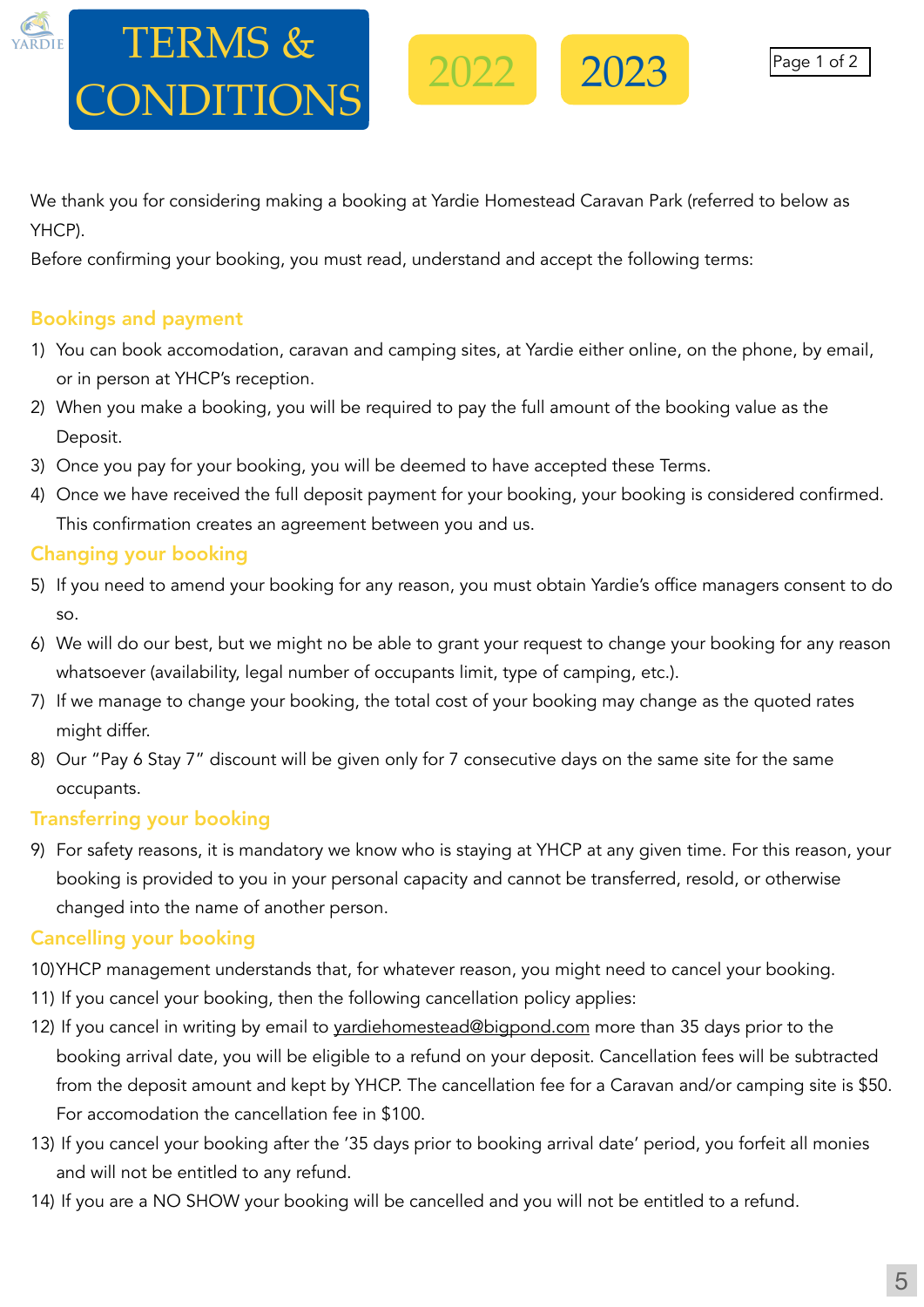13) If you are a NO SHOW your booking will be cancelled and you will not be entitled to a refund.

#### Travel insurance and Exceptional circumstances

- 14) We encourage all our customers to obtain appropriate travel insurance.
- 15) In the case of exceptional circumstances with proof being provided, it is at the discretion of YHCP management to offer an exceptional refund or booking transfer to a later date.

16) Please note that COVID Travel Bans, Engine failure and casual change of plans related cancellations will not be considered as exceptional circumstances.

#### Early departures

17)Please note that no credits or refunds will be given after your arrival should you decide to vacate early. 18) We are not responsible for weather changes or any change of plans from your part.

#### Late arrivals

19)Were you to miss your arrival date, you have until 2.00pm the next day to contact us and confirm your delayed arrival details with us.

20)Should you fail to contact us and confirm your delayed arrival details with YHCP, you will be considered a NO SHOW, your booking will be cancelled and you will not be eligible to a refund.



## $120$  If  $\sqrt{35}$  days prior to booking after the '35 days prior to booking arrival date' period, 50% of the total date to booking arrival date of the total date of the total date of the total date of the total date of th YHCP (ie. \$50 for a site and \$100 for accomodation). TERMS & CONDITIONS

#### Legal limits: number of occupants per site

21) Maximum 6 adults or 4 adults + 4 children on a CARAVAN or CAMPING SITE.



22) Maximum 4 adults or 2 adults + 4 children on a CAMPING SITE on grass.

### Legal limits: RV

23) Maximum one RV on a site.

24) Is considered an RV, or recreational vehicle, a vehicle of any kind which is being slept in or slept on. 25) No wheels on the grassed area. Which means no vehicles whatsoever are to be driven on the Tent Grounds on Grass.

#### Pets friendly - Safety

26) Pets are to be supervised and restrained on a lead at all times.

27) Pets are strictly forbidden to access park Amenities, including ablution blocks, camp kitchens, pool area, etc.

28) Any breach of these conditions will be fined, and at least, the pet bond will be kept by YHCP. Site allocation

29) We always do our best to be flexible with site requests, but please note that, for booking management reasons, we cannot guarantee specific site number allocation during busy periods.

#### Respect and behaviour

30) All guests are expected to behave in a considerate manner.

31) Ground rules of YHCP -under the Authority of the Caravan Parks and Campgrounds Act of 1997- are stated on page 3 of this document.

32) All guests are excepted to read and respect above cited Ground rules.



#### and workers, will be addressed by YHCP management.

#### 34) If the conflict cannot be resolved, YHCP reserves the right to evict any disrespectful individuals.

Page 2 of 2

6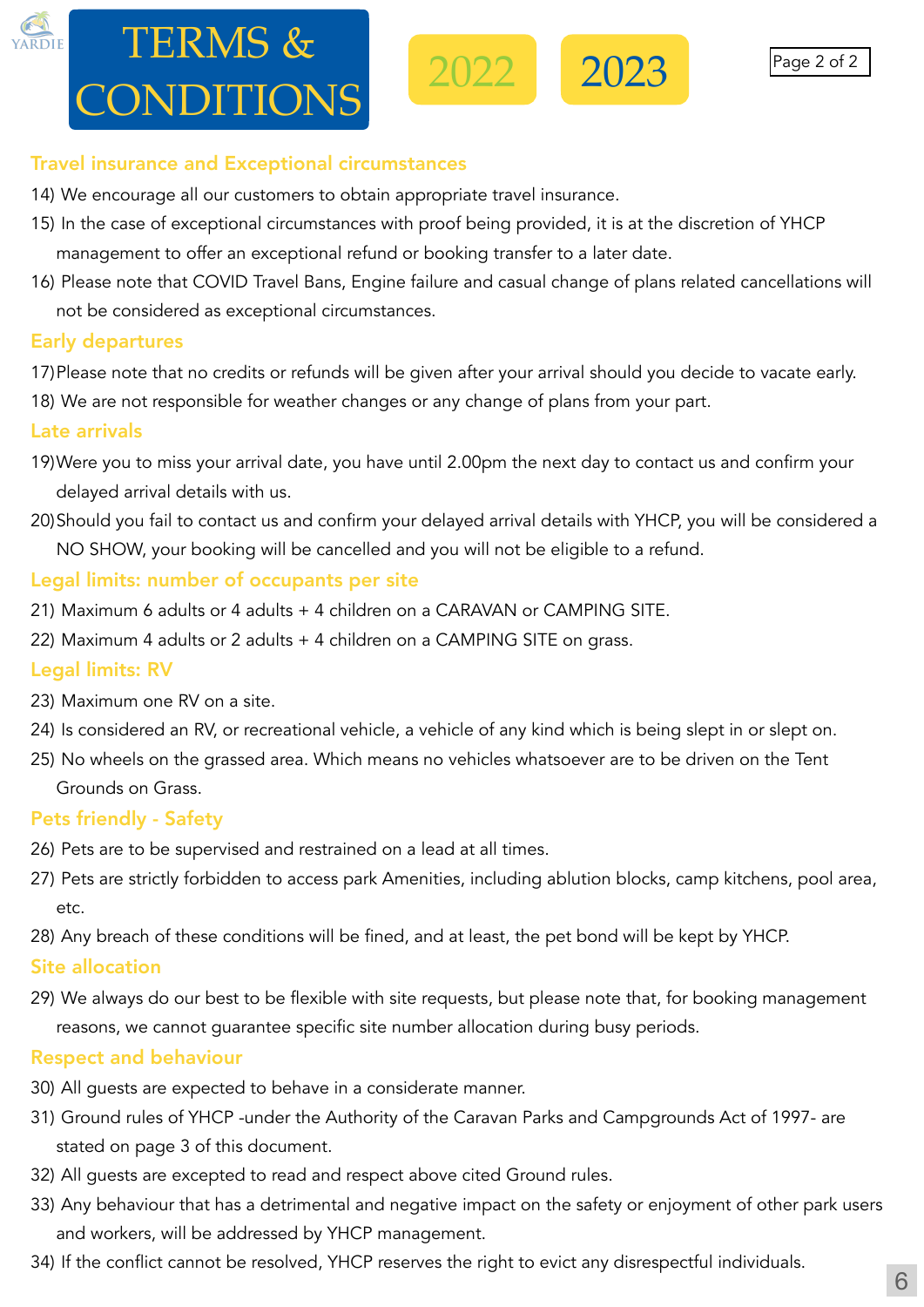

#### Pay 6 Stay 7 Discount - All year round



PRICES



|                    | <b>DAILY POWERED</b> | <b>WEEKLY</b><br><b>POWERED</b> | <b>DAILY</b><br><b>UNPOWERED</b> | <b>WEEKLY</b><br><b>UNPOWERED</b> |  |
|--------------------|----------------------|---------------------------------|----------------------------------|-----------------------------------|--|
| 2A                 | \$50                 | \$300                           | \$45                             | \$270                             |  |
| $2A+1C$            | \$360<br>\$60        |                                 | \$55                             | \$330                             |  |
| $2A+2C$            | \$70                 | \$420<br>\$65                   |                                  | \$390                             |  |
| $2A+3C$            | \$80                 | \$480                           | \$75                             | \$450                             |  |
| $2A+4C$            | \$90                 | \$540                           | \$85                             | \$510                             |  |
| 3A                 | \$65                 | \$390                           | \$60                             | \$360                             |  |
| $3A+1C$            | \$75                 | \$450                           | \$70                             | \$420                             |  |
| $3A+2C$            | \$85                 | \$510                           | \$80                             | \$480                             |  |
| $3A+3C$            | \$95                 | \$90<br>\$570                   |                                  | \$540                             |  |
| $3A+4C$            | \$105                |                                 | \$100                            | \$600                             |  |
| 4A                 | \$80                 | \$480                           | \$75                             | \$450                             |  |
| <b>EXTRA ADULT</b> | \$15                 | \$90                            | \$15                             | \$90                              |  |
| <b>EXTRA CHILD</b> | \$10                 | \$60                            | \$10                             | \$60                              |  |



| Number of<br>guests (over<br>2y0) | Shearers<br>Quarters/<br>night | <b>Shearers</b><br>Quarters/<br>week | Holiday<br>Shacks/night | Holiday<br>Shacks/week |       | Chalets/night   Chalets/Week |
|-----------------------------------|--------------------------------|--------------------------------------|-------------------------|------------------------|-------|------------------------------|
| $\overline{2}$                    | \$185                          | \$1,110                              | \$195                   | \$1,170                | \$210 | \$1,260                      |
| 3                                 | \$215                          | \$1,290                              | \$225                   | \$1,350                | \$240 | \$1,440                      |
| 4                                 | \$245                          | \$1,470                              | \$255                   | \$1,530                | \$270 | \$1,620                      |
| 5                                 | \$275                          | \$1,650                              | \$285                   | \$1,710                |       |                              |
| 6                                 | \$305                          | \$1,830                              | \$315                   | \$1,890                |       |                              |
|                                   | \$335                          | \$2,010                              |                         |                        |       |                              |
| 8                                 | \$365                          | \$2,190                              |                         |                        |       |                              |



7



Pay 6 Stay 7 Discount - All year round